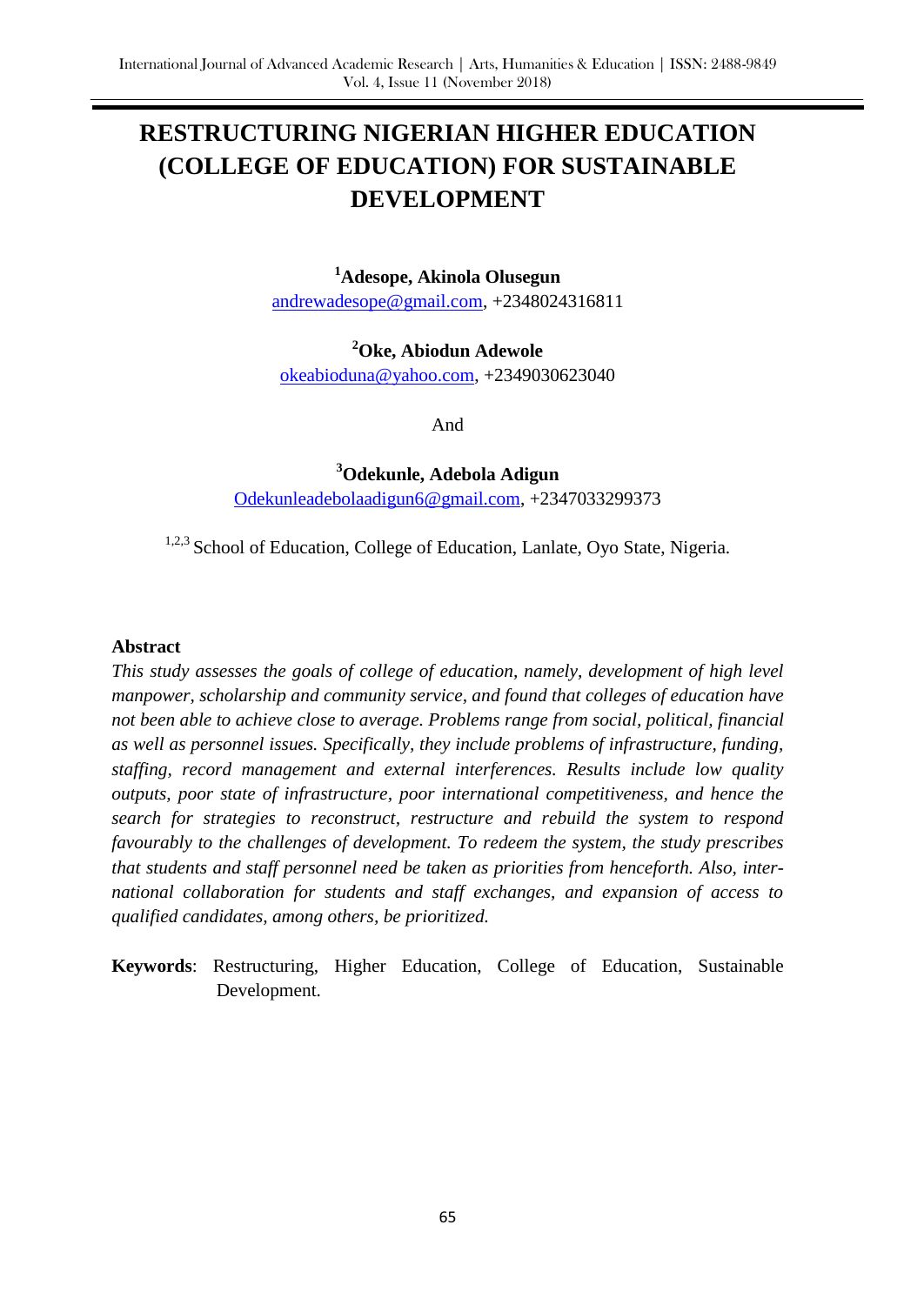## **Introduction**

Higher education is the education given after secondary education in colleges of education, polytechnics, monotechnics, universities and other institutions offering correspondence courses (FRN, 2014). According to the document, the goals of higher education includes the development of relevant high level manpower, development of intellectual capability of individuals and acquisition of physical and intellectual skills. Others are to promote and encourage scholarship as well as community service. Higher educational institutions pursue these goals through teaching, research, generation and dissemination of knowledge which they achieve through a variety of programmes such as certificate, diploma, undergraduate and postgraduate courses.

Specifically, in recognition of the pivotal role of quality teachers in the provision of quality education at all levels, teacher education shall continue to be emphasized in educational planning and development.

Teacher education contributes to the production of highly motivated, conscientious and efficient classroom teachers for all levels of the educational system. Also to encourage the spirit of enquiry and creativity in teachers, to help teachers fit into the social life of the community and the society at large and enhance their commitment to national goals, provide teachers with the intellectual and professional background adequate for their assignment and to make them adaptable to changing situations and also to enhance teachers" commitment to the profession (Adeyemo, Adesope and Ajayi, 2009).

The practice of tertiary education in Nigeria so far has not met the expectations of the above goals and objectives due to a number of factors such as limited infrastructure, poor funding, poor staffing, poor record keeping and socio-political interferences. These problems have resulted in low quality outputs, lack of international competitiveness and comparability of outputs. This pitiable and unacceptable condition has necessitated the investigation into how the Nigerian college of education system can be restructured in order to meet the expectations of the stakeholders.

## **Problematic Issues in the Management of Nigerian Colleges of Education**

So many factors converge as bottlenecks hindering effective and efficient performance of Nigerian colleges of education. For a better and broader treatment of these issues, we discuss government factors (including those of regulatory bodies which are agents of government), social factors; technological issues, college internal factors and family issues.

#### *Government and Regulators*

#### **Government**

- *Inadequate budgetary allocation (underfunding):* Over the years, government has grossly underfunded education to the extent that their effort falls far below the UNESCO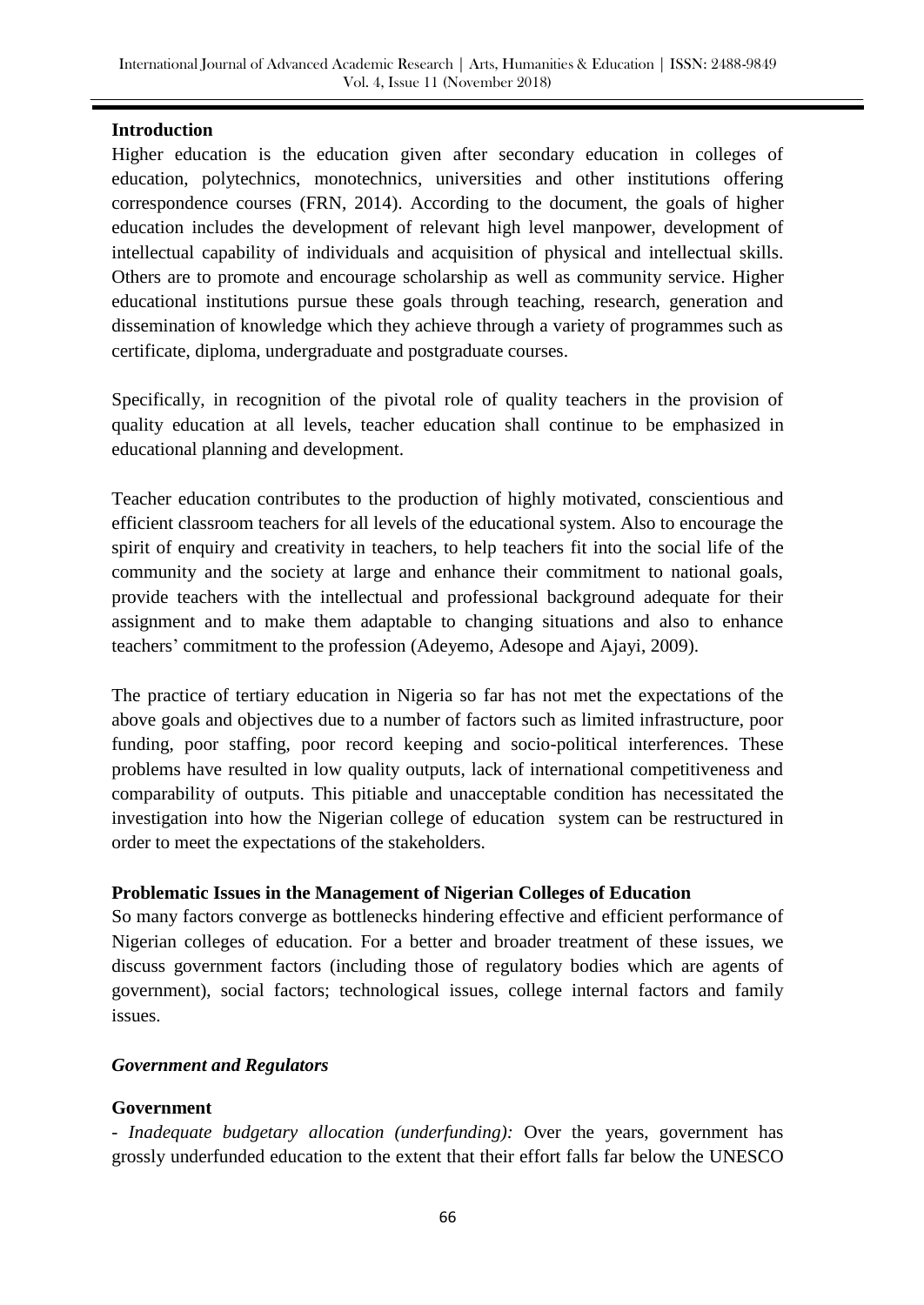recommended annual budget proportion of 26%. The consequences are grave. There is a decreasing trend over the years". In 2018 the federal budget is 5.5%.

- *Policy inconsistency or policy somersault:* Generally, we note some discontinuity in national policy between one political dispensation and the other. If one government starts an education programme or project, another incoming government will abandon it and start a new one which it may also not complete. There are, therefore, many abandoned projects. In some other cases lobbying and influences of political heavyweights and influential traditional rulers make government to backpedal on enunciated policies (Stephen & Chika, 2013).

- *Political Interference:* Party politics and personality clashes often make funding and implementation of educational policies difficult or impossible. In other cases, government engages in playing politics with the educational system to score political points. Renaming of educational institutions has often led to public resistance and disruption of academic activities. For example, during the governor Rasheed Ladoja regime the Oyo State College of Education, Oyo was renamed as Emmanuel Alayande College of Education which led to a lot of protest both within and outside the College.

- *Localisation of academics and student admissions:* College of education and management are supposed to be a universal (worldwide) phenomenon. This means that there is no rationale in limiting recruitment of staff and management officers to people from the contiguous communities of the college. This is common in Nigeria and this practice has resulted in low quality performance and inefficient operations. The problem also stretches into student admissions. According to Breton (2003) in Stephen and Chika (2013), the world is moving towards improvement of higher education and so he states that "… one of the essential components of the cultural world of college education internationalization practitioners is how to improve student and lecturer mobility and give this its true meaning in today"s world".

- *Inadequate infrastructure:* Poor funding, personal interest of management and high level of corruption have led to a state of inadequate infrastructure in most of the higher institutions in Nigeria and this has hindered adequate performance of Nigerian colleges of education.

## **Regulators**

Education regulators in Nigeria include the National Universities Commission (for Universities), the National Board for Technical Education, NBTE (for Polytechnics), the National Commission for Colleges of Education (for Colleges of Education) and the Federal Ministry of Education, as the overall controller of education in Nigeria. There is also the Teachers" Registration Council of Nigeria (TRCN) for the teaching profession while the NERDC regulates curriculum development and management. Problems emanating from these bodies include: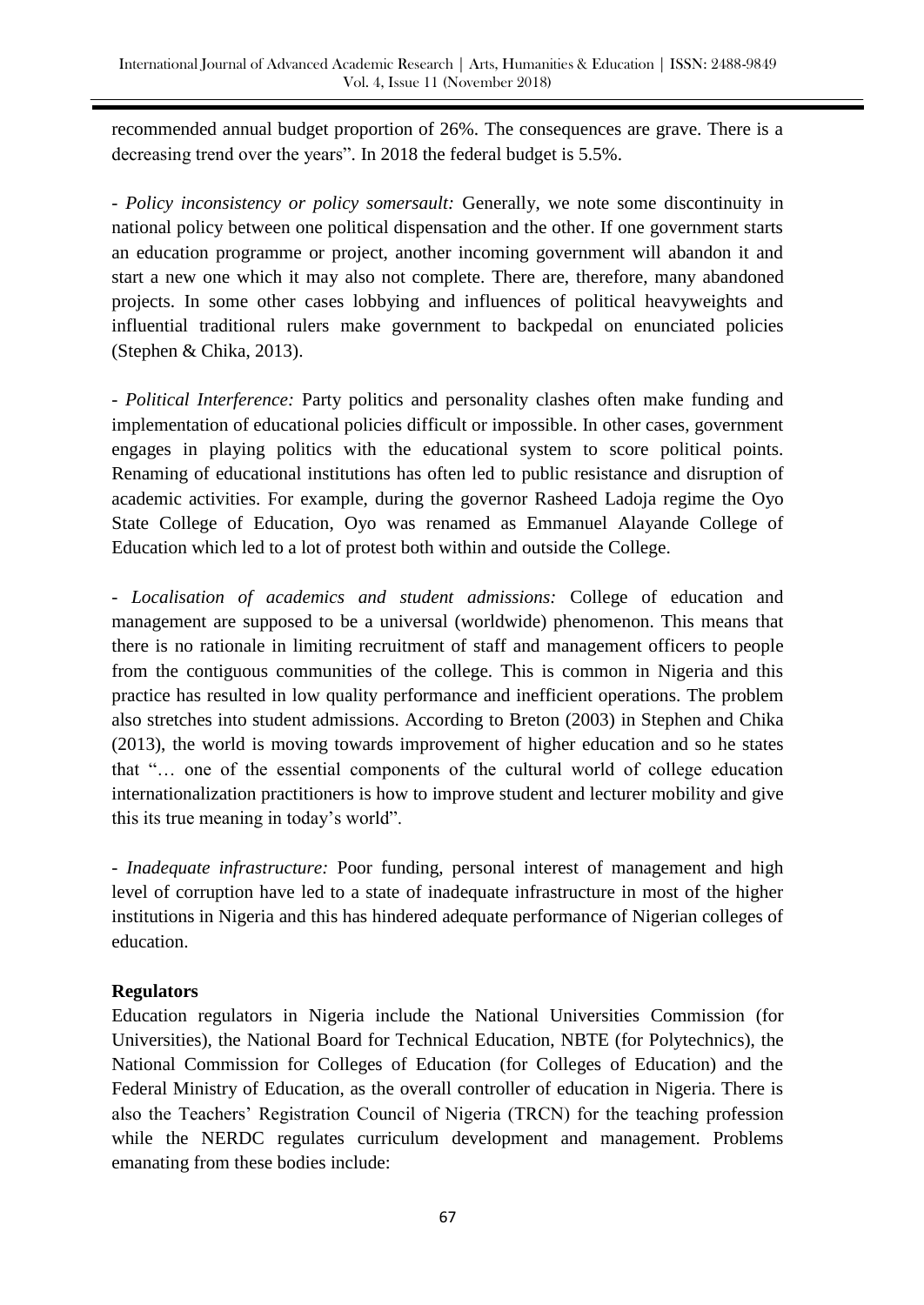- *Poor Supervision and Monitoring*: Their accreditation exercises are often stagemanaged and no efforts are made to put the made-up issues in place even after the exercise is completed.

- *NCCE imposes a carrying capacity rule:* This means that the regulator defines the number of students that a college of education could admit during each session based on the facilities available. This limits the number of students admittable with a large overflow of un-admitted candidates. The Committee of Provost (CP) has not been very helpful in this matter.

- Inadequate manpower resulting in ineffective regulation of the teaching profession has left many uncertificated teachers teaching in Nigeria's tertiary education system especially in college of education.

- Curriculum reform lethargy has left the Nigerian system less dynamic and apparently insensitive to curriculum matters due to the boogey of bureaucracy on the Nigerian Educational Research and Development Council (NERDC).

## *Examination Bodies*

Nigeria"s examination bodies for various levels of education include: the West African Examinations Council (WAEC), the National Examinations Council, NECO (for the secondary school level), the Joint Admissions and Matriculation Board (JAMB) for entrance examinations into tertiary institutions. As feeder institutions to the college of education level, failures on the part of these institutions have negatively reflected on the college system. Some of the problems include: examination malpractices (and leakages), inadequate monitoring of administration of examinations, especially in corruption-ridden "special centers" and in secondary schools whose outputs feed the college system with half-baked or poorly-prepared candidates.

# *The Society: Negative Impact on Students*

College staff and students live in and relate with the society. The life pattern and behavior of the society will surely influence college performance. The problem here starts from before the candidate is admitted. Most secondary school students (who are inputs into the college system) get polluted by the society and the environment as well as by family and peer group factors. Some of these problems include: examination malpractice, lesbianism and gay life, academic laziness, unwillingness to study, bullying and fastidiousness, unbridled desire for money and immorality, cultism and intimidation of others, robbery and stealing, telling lies and escapist mindset. Some others are results/documents falsification, indiscipline, indecent dressing and corrupt music, pornography and cyber crimes.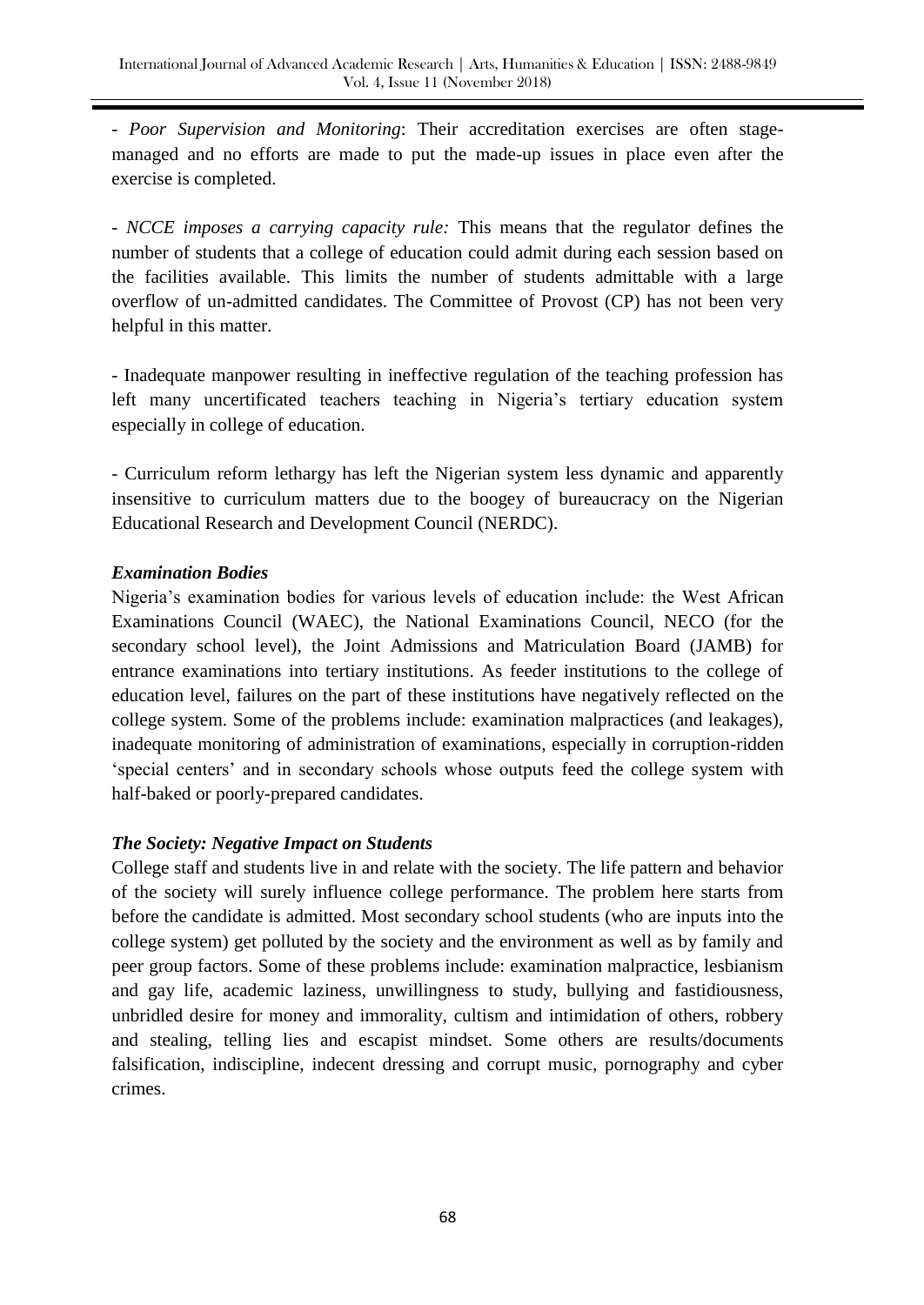# *College Internal Factors*

These internal factors manifest in lack of trust and regard for college authorities, pressure from teaching and non-teaching staff, inadequacy of facilities such as libraries, laboratories, textbooks, un-conducive learning environment, over-crowding, dirty hostels, etc. We also have compromises on academic standards, cultism and cult violence, wrong placement of students into unwanted courses, peer pressure and deficient curricula which have negatively impacted on products' employability after school.

# *Technological Factors*

Prominent are dangers of misuse of information communication technologies to commit fraud and other unprofitable foibles common to youths, distractive and negative life styles (habits). Others include: pornography, cyber-crime among the male students, documents manipulation and forgery.

# *Family Problems*

These cause poverty leading to gullibility, naivety on the part of the younger ones, desperation for admission which leads to crime, over petting and pampering, low quality primary and secondary schools attended, high expectations from students, poor monitoring and control, nonchalant attitude to curbing adolescents' excesses and forcing students to study some courses they do not like.

# **Causes of Poor Performance of College of Education Graduates and Non Recognition of Nigeria's Academia Effort**

1. **Shallow Teaching**: Lecturers are not deep; they rush through lectures and do not bother whether their students understand what was taught or not.

2. **No Monitoring of Lecturers' Teaching**: Lecturing is a teaching activity. Academic freedom does not imply that a college teacher does what he likes in the class. There is too much freedom to the extent that lecturers' class activities are not checked, assessed or monitored. The consequence stares us in the paper.

3. **Over-crowding / Overpopulated Lecture Rooms**: Lecturing facilities -classrooms, learning materials as well as class/building fittings-lighting etc, are not adequate. There are not enough lecture theaters. Public address systems are almost non-existent. The lecturer most of the time is frustrated with the excess student number swooping into lecture rooms during lectures. Dearth of facilities may make some students not attend lectures when they could not locate lecture venues especially once there is a shift in venue.

4. **Lack of Practical Demonstration**: At the secondary school level, those who take the General Certificate of Education [GCE] examinations settle for alternative to practical as against the practical tests taken by regular SSCE candidates. This handicap is extended to the Nigerian college system where science and technology students neither use nor touch,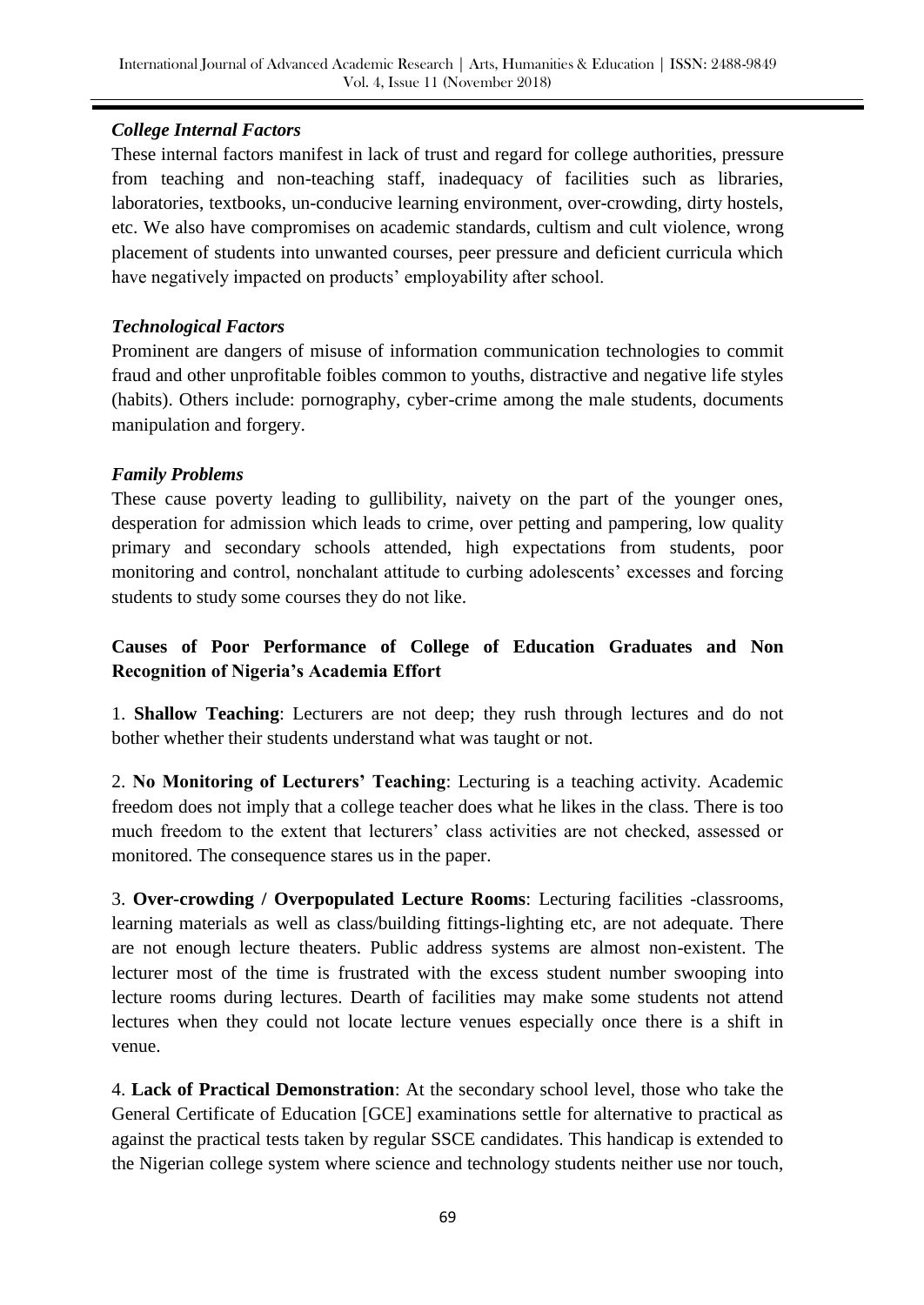not to talk of practicing with, practical equipment. It may therefore not be a surprise that a student who made distinction in chemistry may not know well how to titrate. Graduates of agriculture and related areas may not have visited nor practiced in a farm throughout their staying in the college.

5. **Lack of Housing (living) Facilities**: The reality that some lecturers and students live too far away from the college environment and have to shuttle to school every day and back cannot make for a credible academic exercise. Lecturers in big cities like Lagos, Ibadan, Abeokuta and Ilorin suffer a lot in their effort and desire to go to work. Some, especially in Lagos leave their places of residence about 5am everyday to arrive at the college environment about 9am, lagged out, tired, wearied, hungry, etc, what will such a person teach? At about 3/4pm he has started rushing home to arrive about 9/10 pm. When will he prepare the lectures, do research and publish papers? Yet, if you do not publish, you perish in the college system. This same situation applies to students some of who sponsor themselves and could only attend classes once/twice a week.

## **Requirements for Sound and Effective Academic Work in the College System**

For a college of education to be so called and respected, certain conditions and facilities have to be in place. Failure to meet these conditions and set in place these facilities will cause problems to arise. In the Nigerian college system, different types of services are expected from the system, including:

#### *Student academic services (or student academic needs)*

To enhance the teaching-learning activity and improve students' learning and academic performance, the following things need to be put in place as part of students" academic services: lecture halls, good lecturers, well-furnished and well-equipped libraries, wellequipped laboratories (for sciences), technology workshops, mini-markets or supermarkets, business laboratories, (for economics, business education), agricultural demonstration centres and agricultural farms and practical entrepreneurial apprenticeship experience while in school.

Practical training of students of agriculture can be carried out in demonstration farms for piggery, fishery, snailry, grass-cutter farming, etc. Entrepreneurship centres can be used to teach students to learn carpentry, furniture making, events management, fashion designing, interior decoration, computer appreciation, metal works, sign writing and other crafts.

The students should be properly guided towards the teaching practice periods. Non professionals should not be allowed to supervise during the exercise.

## *Staff Academic Services (Needs)*

Well stocked libraries with relevant and current materials, laboratories, demonstration schools (for Adult Education Lecturers), agricultural extension stations, effective research facilities, ICT skill-acquisition centres, demonstration centres for micro teaching should be available in the college environment.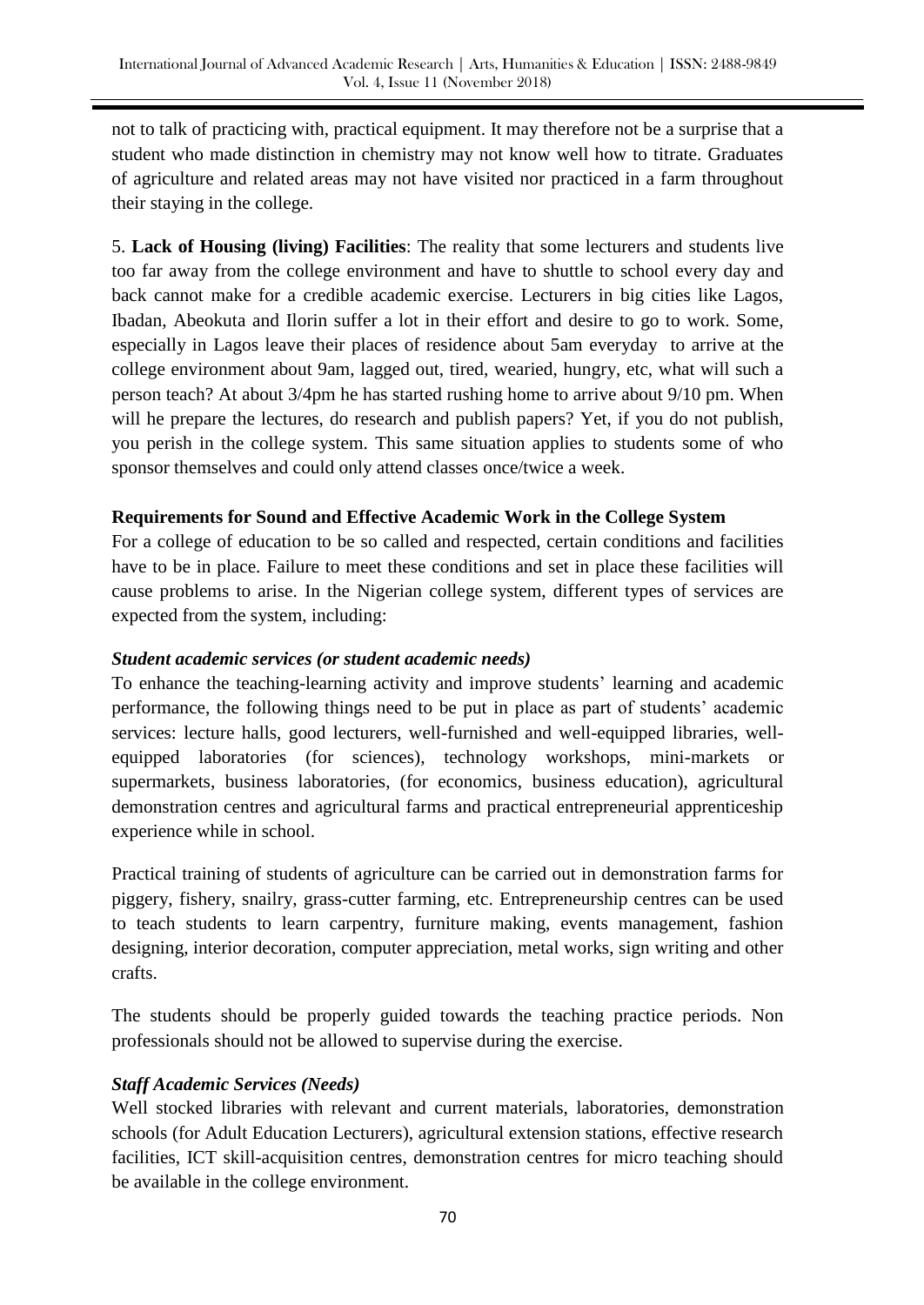## *Non-Academic Services: For Students*

General students" welfare include – hostels, catering, safety/security, unionism/ activism, work-study programme, recreation and sporting facilities, social interactions, social networking, counseling, student outreaches – debating, conferences, facility visits/excursions, religious issues, etc. should be introduced in the curriculum.

## *Non-teaching Staff Services*

These are enhancers for greater productivity and they include accommodation (within and around the campus), medicals, transportation, family welfare, recreation and social networking, consultancy, preparation for retirement and pension, handsome remuneration and welfare packages, home ownership programmes, cooperative facilities, upfront bulk payment of allowances, etc. should be in existence.

# *General Services (Physical Infrastructure)*

We expect focus on infrastructure such as buildings, aesthetics, sanitation, civil works, event centers, roads, electricity, water, healthcare, recreation and sports etc. We also expect supporting facilities like business centers, supermarkets, trading malls, etc, to be set up in areas close to campuses to enable the college community have easy access to them.

# **Suggestions, Solutions and Policy Options**

Having diagnosed and analysed the problems of college of education and management in Nigeria, we attempt suggesting ways of improving the situation, especially by generating new ideas that can be put into practice to improve the system:

## *Education franchising/cross border education*

This concept means that entrepreneurs in education or existing educational institutions can enter into franchise agreements with renowned and specialized institutions. For example, the College of Education, Lanlate can be allowed to establish a sandwich programme for the needy students that the regular college of education cannot accommodate. The advantages of this include:

a. Improvement in quality of education and training especially in the areas of specialization of the franchisor.

b. It will also create opportunities for collaboration and exchange of staff and students among colleges. It will also create job opportunities.

c. E-learning will be enhanced and promoted; colleges will be able to meet the objectives of SDGs number 4 and will help reduce social tension.

# *Introduction of access programmes*

The problem of backlog of qualified but not admitted candidates in Nigerian college system can be alleviated if colleges of education can introduce and properly manage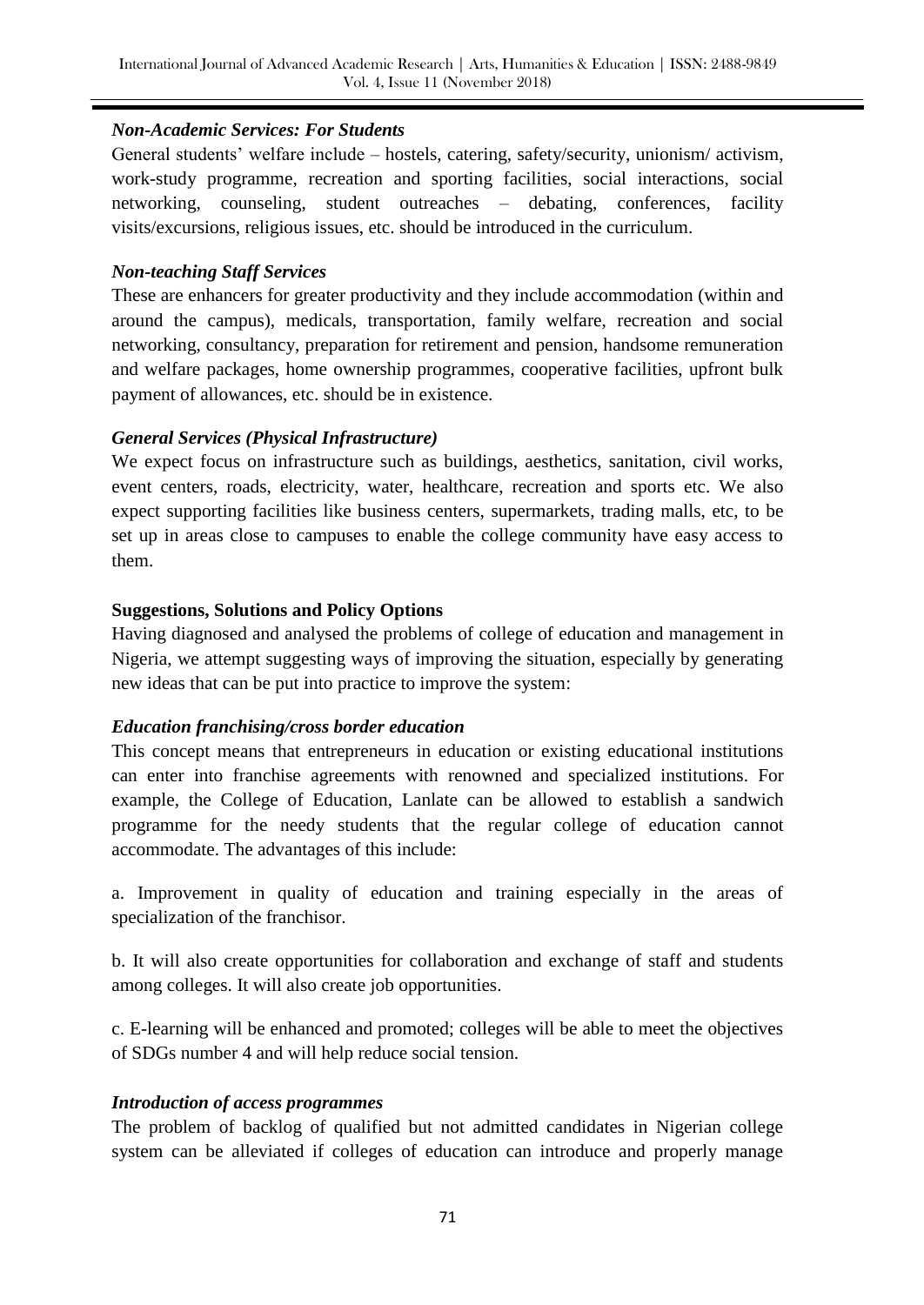access programs such as pre-nce programme. Candidates can be surer of formal college admission through this mop up outlets.

## *Remedial programmes*

Colleges can also invest in remedial programmes where they properly/adequately prepare candidates for admission. This will solve the problems created by inadequate and poor teaching and learning in secondary schools. It will also save parents and children from patronizing unscrupulous education vendors and hawks in "special centres" who trade in marks and fake certificates.

#### *Establishing more institutions*

College of education facilities should be expanded. A situation of admitting less than 20% of over 1 million candidates sitting for JAMB examinations annually is unacceptable. It is a time bomb waiting to explode. Conditions for establishing college of education should be made easier. Better recognition should be accorded other levels of tertiary education to create veritable platforms for absorption of teeming population of waiting candidates. In all, however, regulatory authorities should ensure that quality and standards are not compromised.

#### *Re-orientation and counseling*

Students need to change their disposition towards education. The present "cash and carry" attitude must be stopped and the spirit of honesty and hard work instilled in them. The principle of KYC (Know Your Customer/Client) must be imbibed by colleges. They need to effectively monitor the attitudes, inclinations and behaviours or lifestyles of their students so as to nip in the bud their slips into bad behavior. College managers should make the campus environment busy and active to get students engaged to distract them from negative inclinations.

Regular counseling programmes should be organized to inculcate good habits into students. It is excess freedom and idleness together with the nonchalant attitude of college administration that make some students to stray. The situation is akin to absentee parents who do not have time enough to monitor and guide their children and wards so they gradually go wild and become ultimately uncontrollable.

## *Student allocation to hostels*

One thing that can create attachment for students is to be allocated halls of residence whether they physically live in them or not. This model, practiced at the Federal College of Education Osiele, Abeokuta makes every registered student to become psychologically attached to the system. With identity card, a student can always go to his assigned hall of residence to play games, enjoy recreation, use the Hall Library or Reading Room, use the lobby, enjoy sporting activities and visit or interact with other students who sleep in the halls, etc. The belief here is that students can use these facilities during examination periods and perform better academically especially in the case of off- campus students. Nigerian college authorities are advised to adopt the model as it will reduce incidences of cultism and unnecessary distraction for students.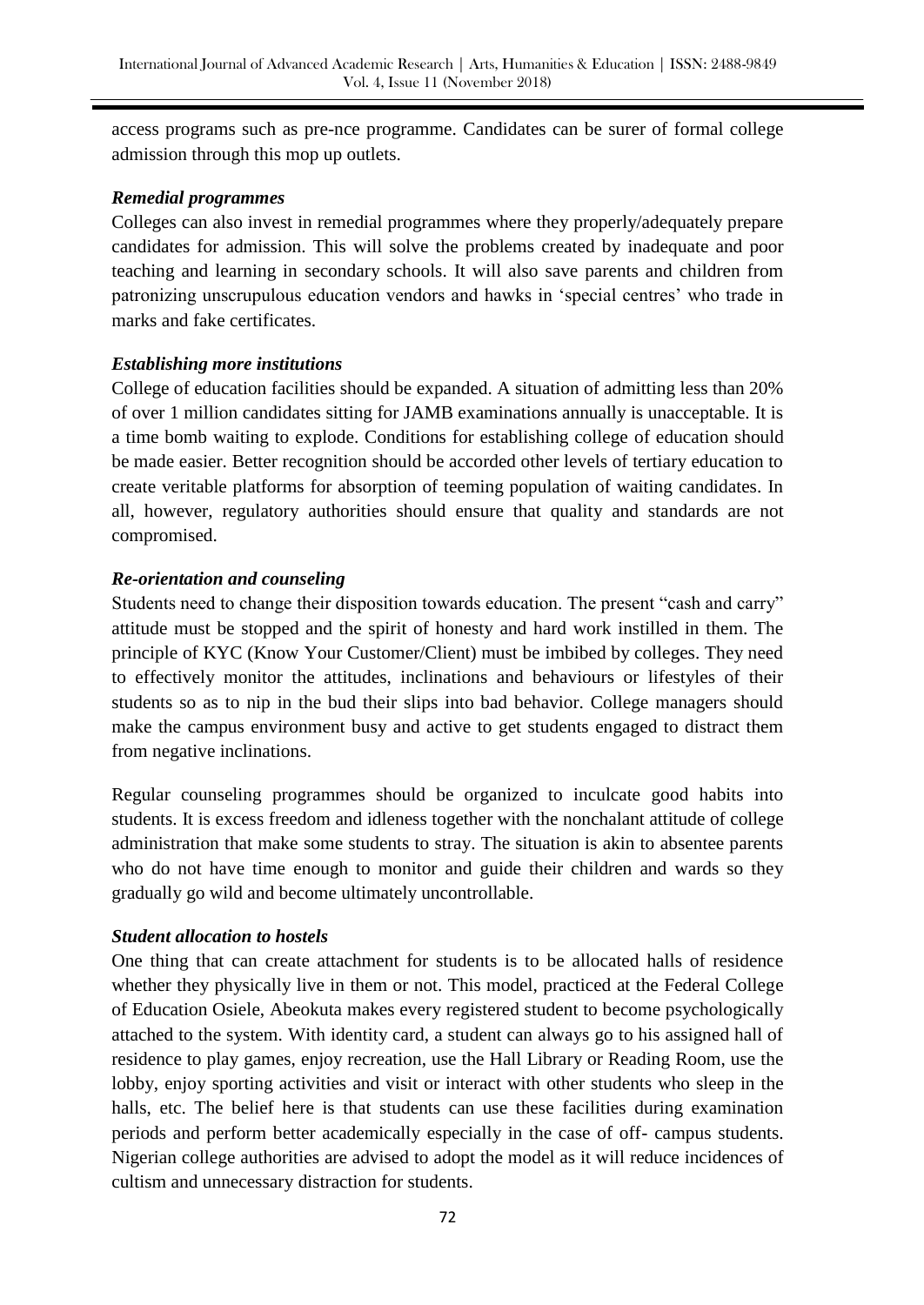## **Conclusion**

College as *ivory towers* and communities of thinkers reside to advance the cause of the society and of the society of people is in serious dilemma, but not totally irredeemable. No serious person desires to get to the north by travelling south. Nigeria should halt the current trend of counting numbers of colleges, which portends growth without development. Enough of flimsy excuses and poor attention given to teacher education in a third world country like Nigeria which is not redeemed by mere wishful thinking. *If wishes were horses…*